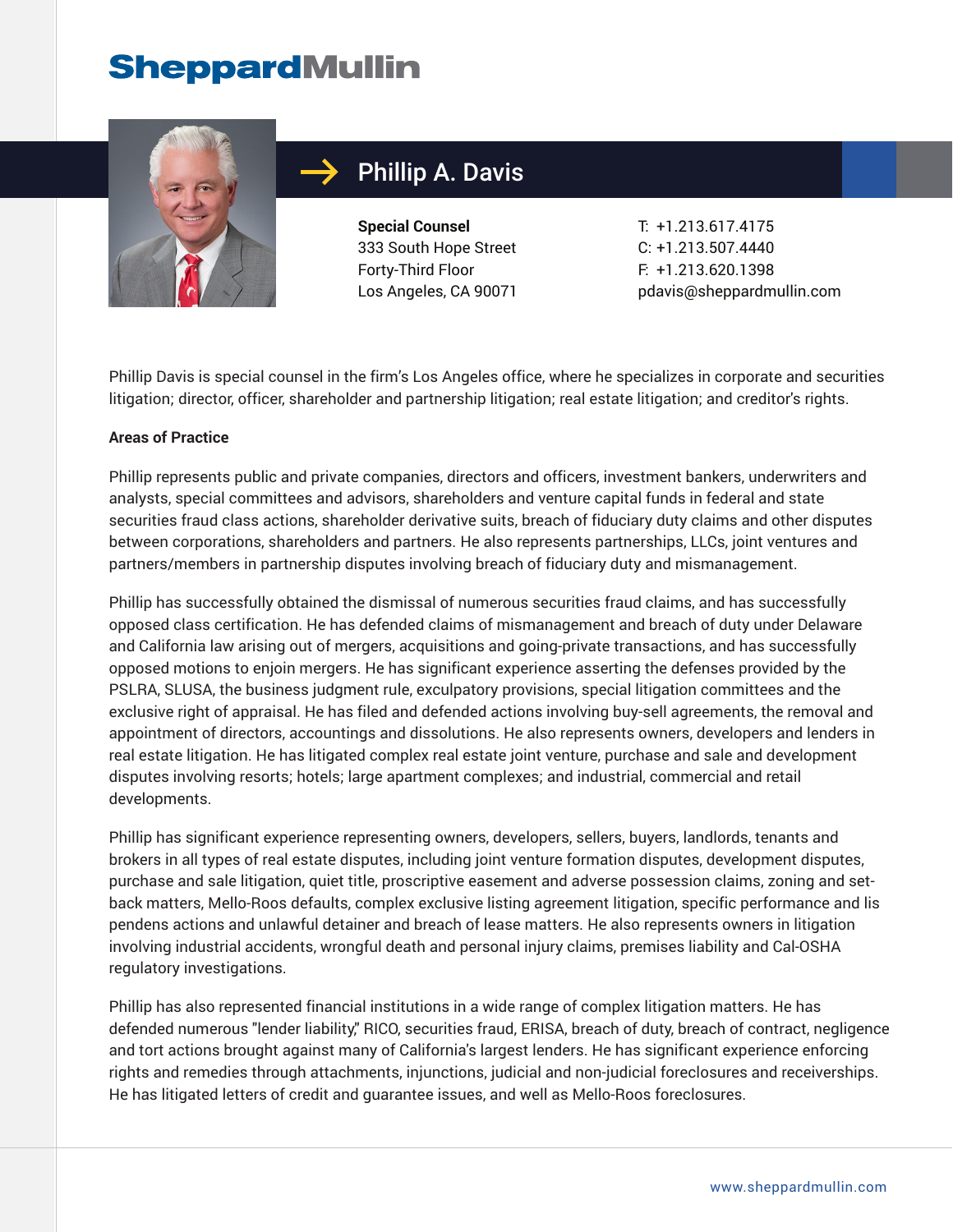Recently, Phillip has successfully defended a number of consumer class actions filed under the Song Beverly Act.

#### **Fiduciary/Philanthropy**

Co-Trustee of The Harry Bronson and Edith R. Knapp Foundation The Gregory Rogers Charitable Remainder Unitrust

## **Honors**

Recognized for Real Estate Litigation, *Best Lawyers,* 2022

## **Experience**

#### **Representative Matters:**

#### *Securities Litigation*

- *Lin v. Bank of America; Maggi v. Bank of America; Sussman v. Nations Capital Growth; Wasserman v. Lewis; Sayegh v. Janus*. Represented the Bank of America defendants in the "market timing" and "late trading" mutual fund cases filed in state and federal courts in California. Worked closely with the Bank's national coordinating counsel, Wachtell Lipton, to get the matters rolled up into MDL 1586 and transferred to the U. S. District Court in Maryland.
- *Cooper v. CPS Systems.* Defended the lead underwriters in half a dozen consolidated class action securities fraud cases filed under Section 11 and Rule 10b-5. First round of motions to dismiss were granted. Second round of motions to dismiss were granted in part. Favorable settlements were ultimately finalized.
- *In re Wilshire Technologies Securities Litigation*. Defended the underwriters in this class action securities litigation arising out of an IPO. Obtained a voluntary dismissal of our client after filing motions to dismiss.
- *In re Touchstone Software Securities Litigation*. Defended the underwriters in this securities class action filed under the Private Securities Litigation Reform Act of 1995. Obtained a very favorable settlement.
- *In re Quarterdeck Securities Litigation*. Defended the issuer and its officers and directors in this securities fraud class action arising from Quarterdeck's IPO. Successfully defeated class certification, and obtained several dismissals and judgment on the pleadings. See *In re Quarterdeck Securities Litigation* CCH Fed. Sec. L. Rep. 97,646 (granting motions to dismiss) and 98,092 (denying class certification), and 854 F. Supp. 1466 (C.D. Cal. 1994) (partial grant of motion for judgment on the pleadings).
- *Steinberg v. Mossimo; Glaudnikov v. Mossimo; Frenkil v. Mossimo. Defended the issuer and two directors in two* class action securities fraud cases filed in Orange County Superior Court, under Corporations Code §§ 25400, 25500, 25401, 25501, 25402 and 25502, Civil Code §§ 1709 and 1710 and B & P Code §§ 17200, et seq., and in a parallel federal court securities fraud class action. In the first round of demurrers, we successfully obtained dismissal of all claims and dismissal with prejudice of the Section 17200 claim.
- Western Airlines and Frontier Airlines v. Security Pacific Investment Managers. Defended an investment advisor in a federal court action alleging various violations of federal and state securities laws, as well as ERISA and RICO violations.
- *In re HOMESTORE.COM, Inc. Securities Litigation.* Defended a software firm sued in a consolidated class action complaint filed by against Homestore.com and 27 other corporations and individual defendants. Motion to dismiss was granted and the case was dismissed with prejudice.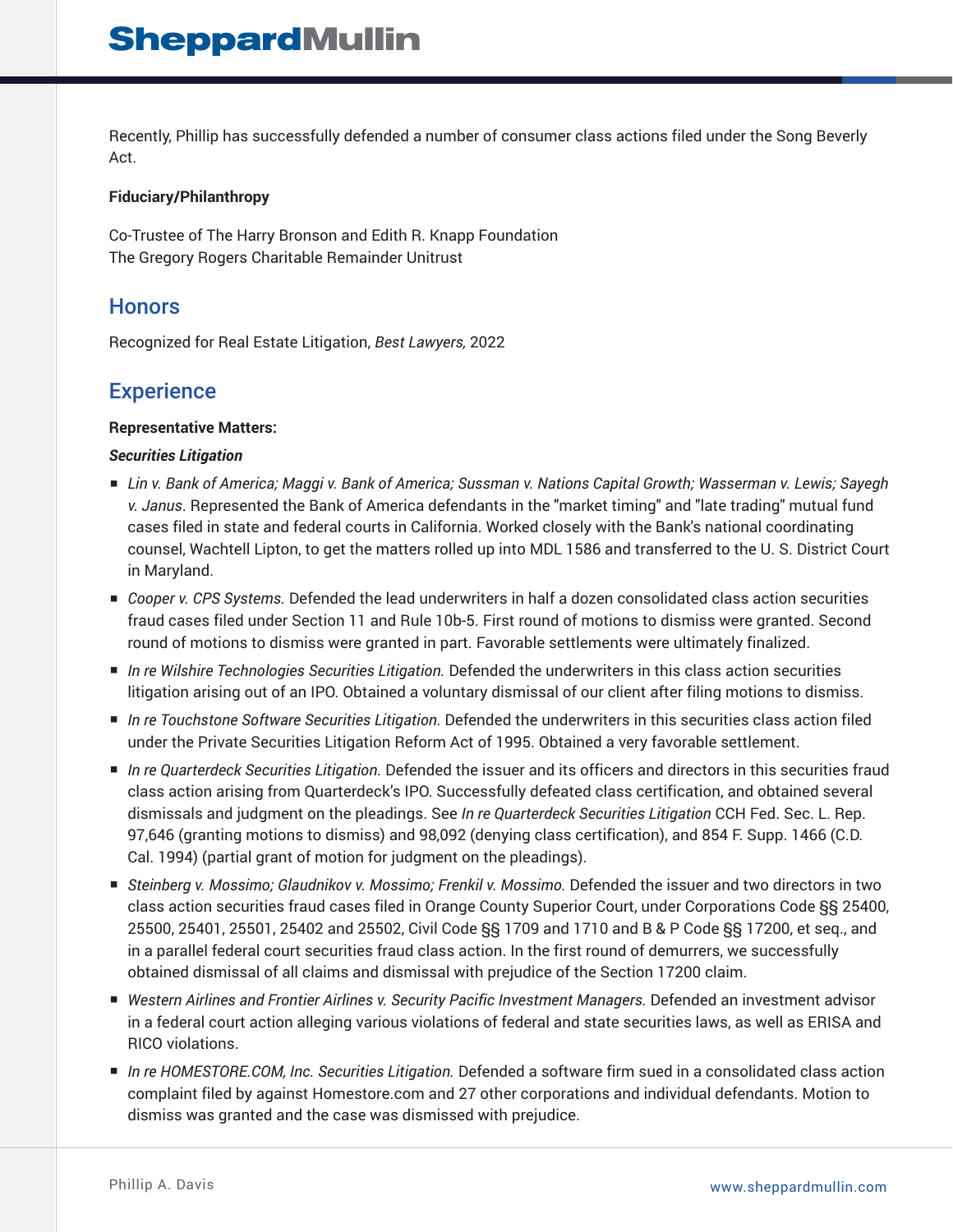#### *Merger and Acquisition Litigation and Breach of Fiduciary Duty*

- *Ulrich v. Raytel.* Defended two directors, members of the Special Committee, in a class action based on the two-step merger of Raytel into SHL TeleMedicine Ltd. Successfully defeated a TRO to enjoin the merger. Two rounds of demurrers to the complaint were sustained.
- *Lukoff v. G & L Realty; Weisman v. G & L Realty.* Defended Houlihan Lokey in this case alleging breach of fiduciary duty, interference with prospective economic relationship, unjust enrichment and unfair competition. Based on a demurrer, plaintiffs entered into a tolling agreement and never re-filed.
- *Schneider v. Fidelity; Miller v. Lowther; Rossi v. Lowther.* Defended four directors of ANFI, Inc., members of the Special Committee, in these class actions brought by Milberg Weiss and Weiss & Yourman, arising out of the negotiated merger of ANFI and Fidelity National Financial. Plaintiffs decided against seeking a TRO after conducting early discovery. After defendants filed demurrers to the amended complaint, plaintiffs dismissed their cases.
- *Presant v. Wilshire Oncology Medical Group.* Defended the directors and officers in a state court shareholder derivative action involving a mixture of alleged intentional and negligent breaches of fiduciary duties and mismanagement. Implemented groundwork for a special litigation committee defense.
- *Fireman v. Sterling Healthcare Corporation.* Defended the company, subsidiaries, directors, officers and venture capital shareholders in a state court action involving a mixture of alleged intentional and negligent breaches of fiduciary duties and mismanagement. The case was dismissed after the court granted a forum non conveniens motion.
- *Farrar v. California Department of Corporations.* Defended the California Department of Corporations in a state court class action arising out of the demise of the First Pension/Vestcorp Securities investment portfolios two rounds of demurrers were sustained, and then the case settled.

#### *Trust Litigation and Breach of Fiduciary Duty*

- *Smith v. Grist Mill Trust.* Represented Donna Smith in her dispute with the Grist Mill Trust, Wayne Bursey and Benefit Plan Advisors, over her beneficial rights to certain benefits funded by Penn Mutual. After an AAA arbitration hearing, the arbitrator made a substantial award in her favor.
- *Keck v. Keck.* Represented a Keck family member in litigation pending in Texas and the Central District of California, alleging breach of fiduciary duty and declaratory relief.

#### *Song Beverly and Unfair Competition Class Actions*

- *Johnson v. Ashley Furniture.* Representing Ashley Furniture in this Song Beverly putative class action filed in the Southern District of California. Obtained preliminary settlement approval of a favorable early settlement.
- *Folgelstrom v. Lamps Plus, JCCP No. 4532.* Represented Lamps Plus in this coordinated class action alleging Song Beverly violations, unfair competition and invasion of privacy. Demurrers were sustained by Judge Mohr without leave to amend. On appeal, the court reversed as to the Song Beverly claim, in light of *Pineda*, but affirmed the judgment of dismissal in favor of Lamps Plus on the right of privacy and unfair competition claims. See *Folgelstrom v. Lamps Plus, Inc*., 195 Cal. App. 4th 986 (2011).
- *Krinsk v. The Container Store; Georgino v. The Container Store, Inc. Represented The Container Store in these* Song Beverly putative class actions filed in San Diego and San Francisco Superior Courts.
- *Berthiaume v. Shaw Industries, Inc. and Berkshire Hathaway, Inc. Represented Shaw Industries and Berkshire* Hathaway in this class action brought on behalf of all Shaw dealers in California, alleging violations of Song Beverly and Magnuson-Moss. The California Court of Appeal issued a writ reversing the trial court's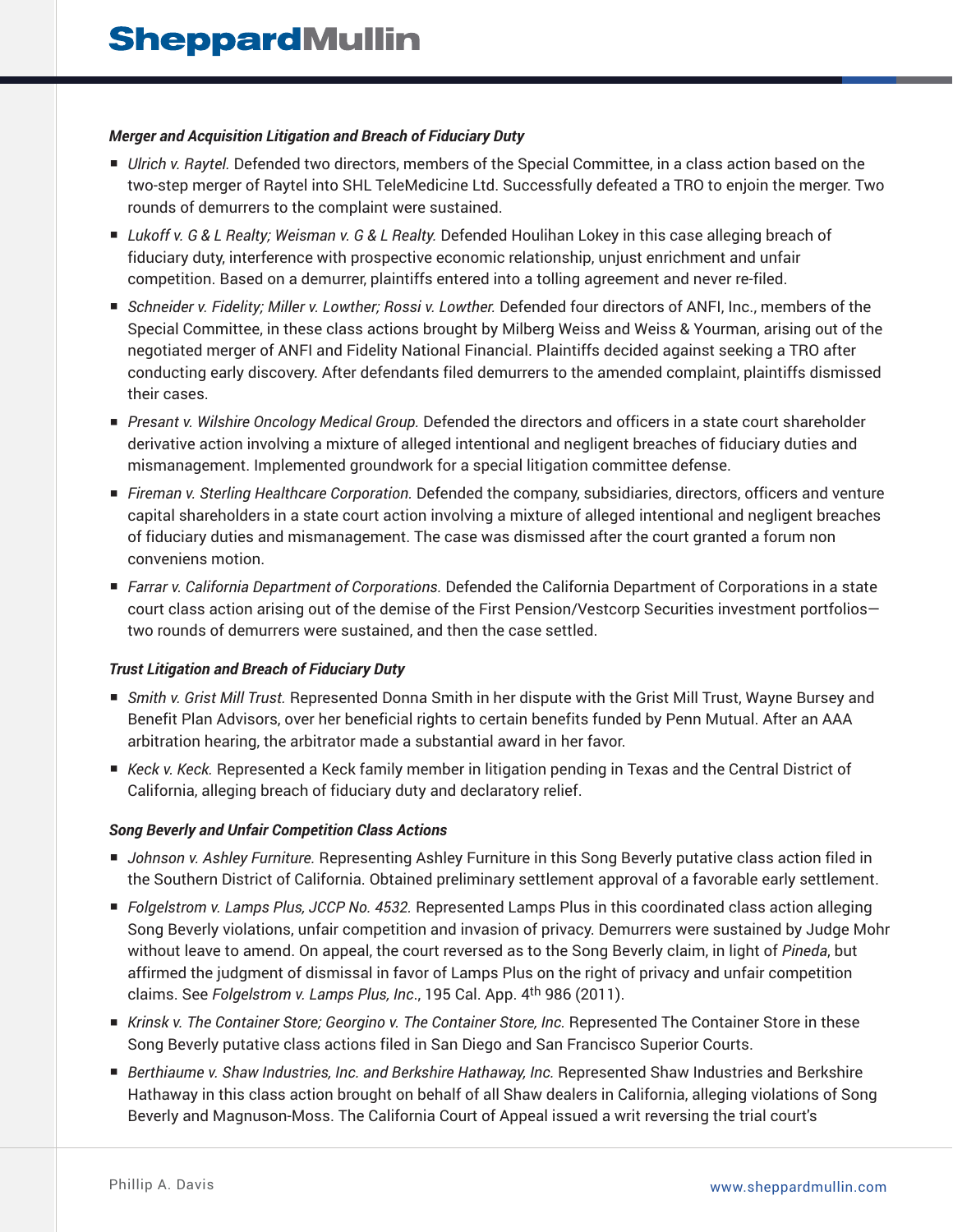nationwide class certification. Obtained a favorable class action settlement.

- *Flooring 101 v. Shaw Industries.* Represented Shaw Industries in a Song Beverly case brought by one of its distributors, arising out of the Berthiaume settlement.
- *Finch v. Lamps Plus; Taylor v. Lamps Plus, JCCP No. 4532.* Represented Lamps Plus in these coordinated class actions alleging Song Beverly violations and unfair competition. Obtained a favorable class action settlement.
- *Kummerle v. The Children's Place, Bowers v. The Children's Place, Martinez v. The Children's Place, JCCP No. 4418.* Represented The Children's Place in these coordinated class actions alleging Song Beverly violations, unfair competition and invasion of privacy. Certain claims dismissed without leave to amend. Obtained a favorable class action settlement.
- *Barajas v. The Container Store, Uldall v. The Container Store.* Represented The Container Store in these consolidated class actions alleging Song Beverly violations and unfair competition. Obtained a favorable class action settlement.
- *Pinkney v. Disney Store.* Represented the Disney Stores (Hoop Retail) in this class action alleging Song Beverly violations and unfair competition. Obtained a favorable settlement.
- *Fabrikant v. The Container Store.* Represented The Container Store in this putative class action alleging Song Beverly violations. Obtained a favorable individual settlement.

#### *Real Estate Litigation*

- *Cornerstone Apartment Venture III v. Windstar Communities.* Represented MassMutual in the defense of various cross-claims for breach of fiduciary duty and breach of contract. After multiple demurrers, negotiated a favorable settlement with motions for summary adjudication pending.
- *Altamirano v. Matsu, LLC and Lexington Asset Management*. Represented the owner and property manager in this complex matter filed by over 70 tenants.
- *CC Western v. Keller.* Represented the subtenant in a number of disputes arising out of the termination of the master lease. Claims included unlawful detainer, specific performance, breach of lease, declaratory relief and interference with contract. The landlord asserted various grounds for termination of the sublease. After a five-day AAA arbitration, the arbitrator ruled in subtenant's favor and found that the sublease was not terminated.
- *Zehenni v. Chinois.* Represented some of the tenant in common landlords in an unlawful detainer action. The tenant moved to quash the complaint, on the grounds that all tenant in common landlords had not joined in the complaint, and the non-party landlords objected to the lawsuit. Judge Rico denied the motion, the appeals court denied the tenant's Petition for Writ of Mandate and the California Supreme Court denied the tenant's Petition for Review.
- *Palmdale v. Moorefield.* Represented Palmdale in asserting claims for trespass and interference with prospective economic advantage. Obtained a favorable recovery through settlement.
- *Owensmouth C2B v. All American Distributing and Jinnah.* Represented the landlord in asserting claims for unlawful detainer, breach of lease and fraudulent conveyance, and defending against claims for breach of contract, rescission, interference with contract and prospective business advantage. Obtained possession of the premises and a favorable recovery through settlement.
- *Cornerstone Apartment Fund I v. BRE Properties.* Represented this MassMutual/Cornerstone Fund in a dispute over capital accounts under a complex joint venture agreement.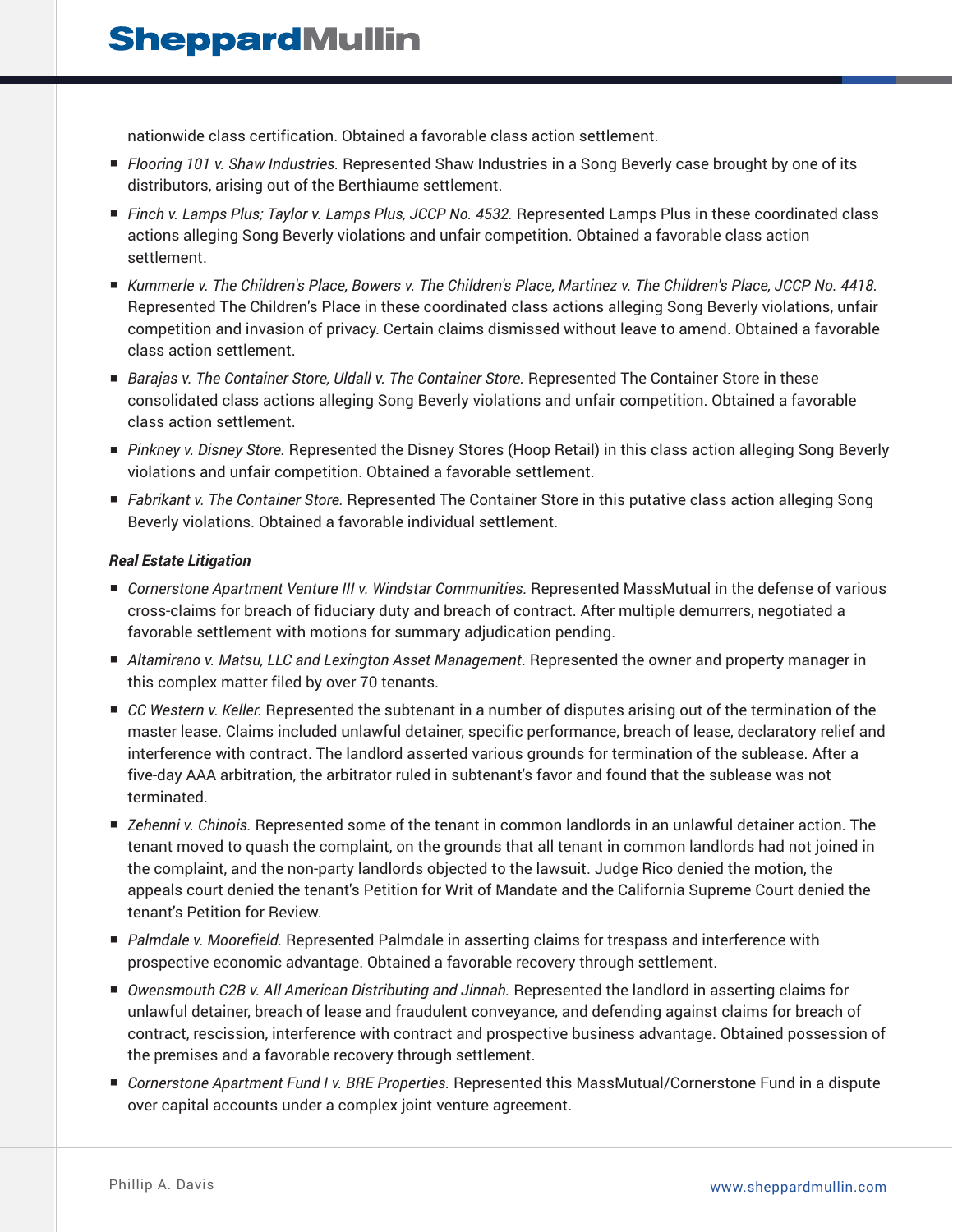## **SheppardMullin**

- *MassMutual/Grand Apartments Litigation*. Represented the landlord in a number of unlawful detainer lawsuits and breach of warranty actions arising out of the Northridge earthquake. Structured an arbitration/mediation procedure for resolution of the claims.
- *Los Angeles Plaza v. Honeywell.* Represented Honeywell in the damages re-trial of this breach of contract, breach of warranty case.

#### *Corporate/Partnership/Shareholder Litigation*

- *Adir/Curacao Litigation.* Represented various Adir entities in connection with dissolution proceedings filed in California and Delaware. After successfully obtaining a buy-out decree under Corporations Code Section 2000, the parties entered into a global settlement.
- *Austin McNamara v. Obagi Medical Group.* Asserted various breach of duty, breach of contract, employment discrimination and tort claims on behalf of Mr. McNamara, under California and Delaware law. Engaged in an independent three-expert valuation procedure pursuant to a stockholder agreement. Obtained a favorable settlement that provided for the sale of Mr. McNamara's stock.
- *Petroholland v. Sathiya.* Represented Petroholland in asserting claims for fraud, unjust enrichment and breach of contract. Recovered a substantial judgment for Petroholland.

#### *Judicial/Non-Judicial Foreclosure Actions/Receiverships/Lender Liability/Breach of Promissory Note/Breach of Guaranty*

- *MassMutual v. Galleria Associates.* Represented lender in judicial and non-judicial foreclosure actions. Obtained various provisional remedies, including a TRO, preliminary injunction and the appointment of a receiver.
- *MassMutual v. 6464 T-W Associates.* Represented lender in judicial and non-judicial foreclosure actions. Obtained various provisional remedies, including a TRO, preliminary injunction and the appointment of a receiver, who was able to repair the damages caused to the building by the Northridge earthquake, in time to preserve the valuable long term lease. Succeeded in opposing the borrower's motion to exclude the earthquake proceeds from the lender's collateral.
- *MassMutual v. Crow-Los Angeles #12.* Represented lender in judicial and non-judicial foreclosure actions. Obtained various provisional remedies, including a TRO, preliminary injunction and the appointment of a receiver.
- *MassMutual v. Linpro Van Nuys Associates I.* Represented lender in judicial and non-judicial foreclosure actions. Obtained various provisional remedies, including a TRO, preliminary injunction and the appointment of a receiver.
- *MassMutual v. Gaon.* Represented lender in judicial and non-judicial foreclosure actions. Obtained various provisional remedies, including a TRO, preliminary injunction and the appointment of a receiver.
- *MassMutual v. Geronimo Business Park.* Represented lender in judicial and non-judicial foreclosure actions. Obtained various provisional remedies, including a TRO, preliminary injunction and the appointment of a receiver.
- *MassMutual v. Painewebber Growth Partners.* Represented lender in judicial and non-judicial foreclosure actions. Obtained various provisional remedies, including a TRO, preliminary injunction and the appointment of a receiver.
- *MassMutual v. Anaheim Hills Enterprises.* Represented lender in judicial and non-judicial foreclosure actions. Obtained various provisional remedies, including a TRO, preliminary injunction and the appointment of a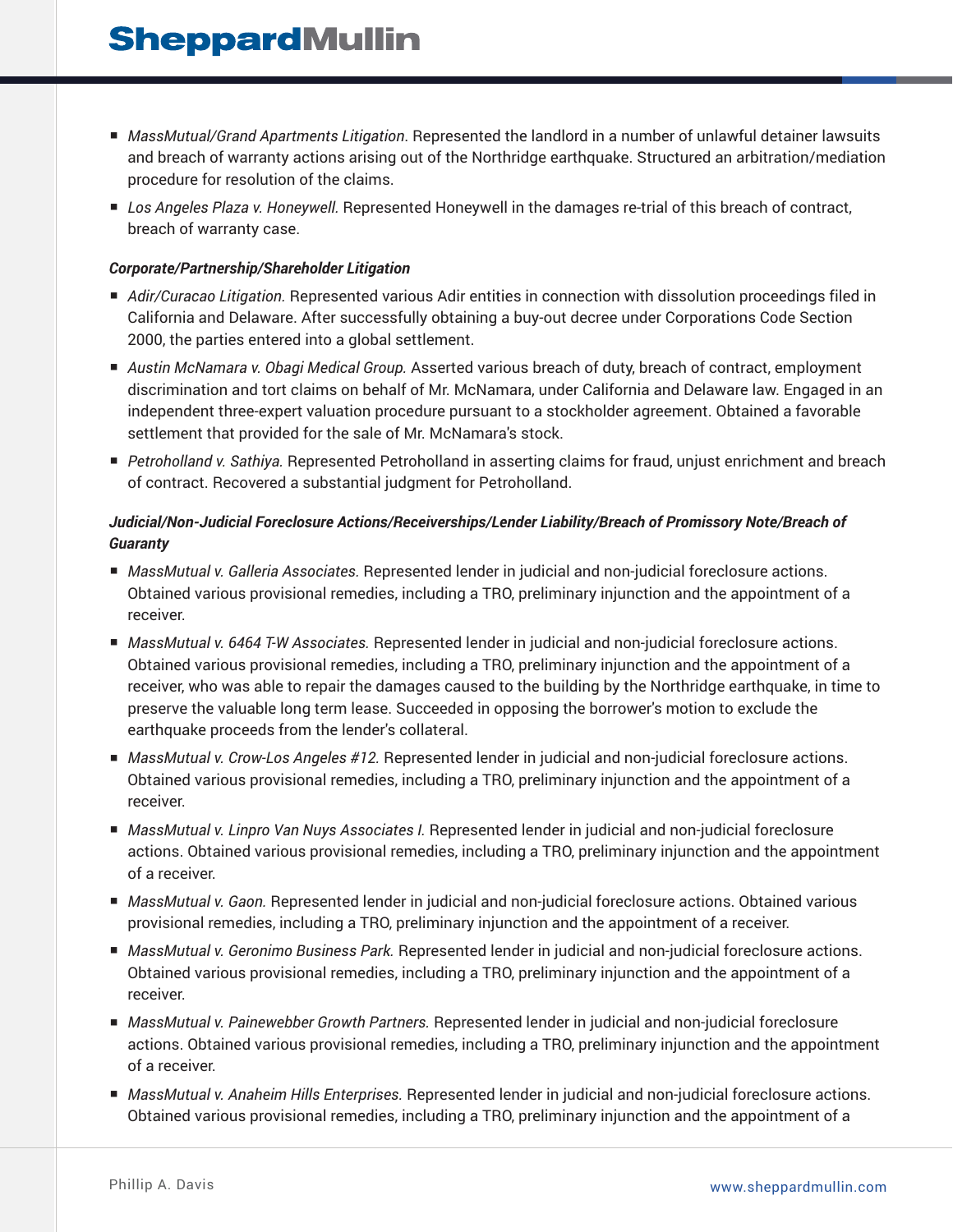receiver.

- *MassMutual v. Miramar Investors.* Represented lender in judicial and non-judicial foreclosure actions. Obtained various provisional remedies, including a TRO, preliminary injunction and the appointment of a receiver.
- *MassMutual v. Orangethorpe & Imperial Associates.* Represented lender in judicial and non-judicial foreclosure actions. Obtained various provisional remedies, including a TRO, preliminary injunction and the appointment of a receiver.
- *Bank of America v. Landmark Square Associates.* Represented lender in judicial and non-judicial foreclosure actions. Obtained various provisional remedies, including a TRO, preliminary injunction and the appointment of a receiver.
- *Bank of America v. Cal-State Lumber Sales.* Represented lender in judicial and non-judicial foreclosure actions. Obtained various provisional remedies, including a TRO, preliminary injunction and the appointment of a receiver.
- *Bank of America v. Tishman University Venture.* Represented lender in judicial and non-judicial foreclosure actions. Obtained various provisional remedies, including a TRO, preliminary injunction and the appointment of a receiver.
- *Bank of America v. GBC Venture.* Represented lender in judicial and non-judicial foreclosure actions. Obtained various provisional remedies, including a TRO, preliminary injunction and the appointment of a receiver.
- *U.S. Bancorp Financial v. SGJC Limited Partnership.* Represented lender in judicial and non-judicial foreclosure actions. Obtained various provisional remedies, including a TRO, preliminary injunction and the appointment of a receiver.
- *The Dai-Ichi Kangyo Bank v. South Paw Partners.* Represented lender in judicial and non-judicial foreclosure actions. Obtained various provisional remedies, including a TRO, preliminary injunction and the appointment of a receiver.
- *Kearny Street Real Estate Company v. Gannam.* Represented lender in judicial and non-judicial foreclosure actions. Obtained various provisional remedies, including a TRO, preliminary injunction and the appointment of a receiver.
- *Security Pacific National Bank v. Madison Square Development II.* Represented lender in judicial and non-judicial foreclosure actions. Obtained various provisional remedies, including a TRO, preliminary injunction and the appointment of a receiver.
- *Security Pacific National Bank v. Kern.* Represented lender in judicial and non-judicial foreclosure actions. Obtained various provisional remedies, including a TRO, preliminary injunction and the appointment of a receiver.
- *Security Pacific National Bank v. RB Motel.* Represented lender in judicial and non-judicial foreclosure actions. Obtained various provisional remedies, including a TRO, preliminary injunction and the appointment of a receiver.
- *Security Pacific National Bank v. Mark.* Represented lender in judicial and non-judicial foreclosure actions also asserting breach of promissory note, and breach of guaranty claims. Obtained various provisional remedies, including a TRO, preliminary injunction and the appointment of a receiver.
- *Security Pacific National Bank v. Frankfurt Group.* Represented lender in judicial and non-judicial foreclosure actions. Obtained various provisional remedies, including a TRO, preliminary injunction and the appointment of a receiver.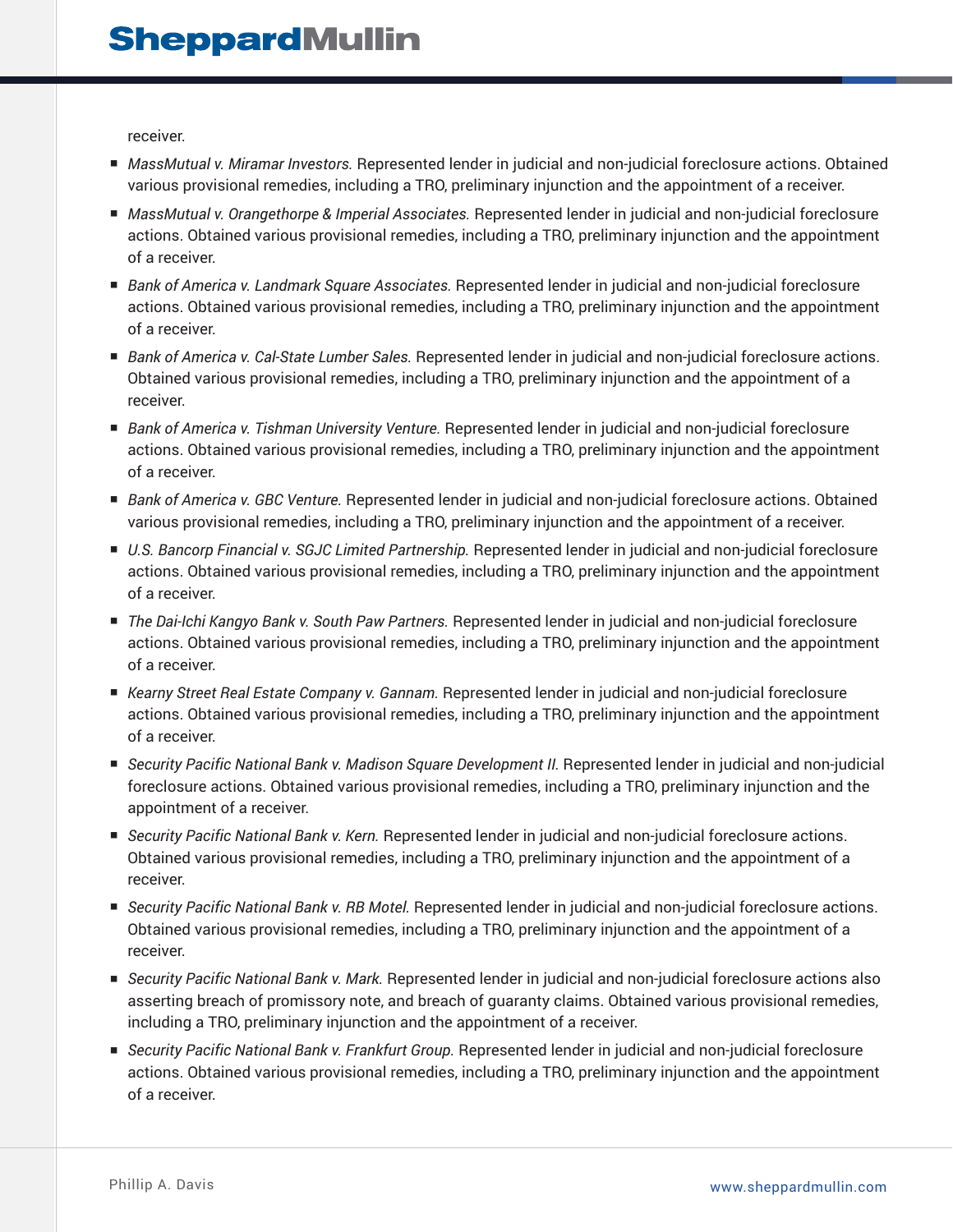■ *Cathay Bank v. Best Chance.* Represented lender in judicial and non-judicial foreclosure actions. Obtained various provisional remedies, including a TRO, preliminary injunction and the appointment of a receiver.

#### *Commercial Litigation, Breach of Contract and Tort*

- *American Buillion v. Regal Assets, Kelly Felix.* Successfully obtained relief from default and opposed contempt proceedings.
- *Rain or Shine v. Continental Wind Power.* Represented the company in this action involving claims for breach of contract, common counts and various torts, and cross-claims for breach of contract and interference with economic advantage.
- *Naftzger v. ANS.* Represented Mr. Naftzger in claims for quiet title and claim and delivery, involving George Clapp's gift of large cents to the American Numismatic Society. Mr. Naftzger's demurrer was sustained without leave to amend, on statute of limitations grounds under C.C.P. 338(c). On appeal, the appeals court reversed in a poorly reasoned decision that read a discovery rule into the statute and imposed no duty of investigation or diligence on the museum to pursue recovery of property it knows is supposedly missing. *Naftzger v. American Numismatic Society*, 42 Cal. App. 4th 421 (1996). After a two-week bench trial, Judge Aviva Bobb found for the museum, despite substantial evidence that the ANS did not know what coins it had received from George Clapp, that the ANS knew in 1974, if not earlier, that coins it supposedly received from Clapp were in Mr. Naftzger's possession, and that Mr. Naftzger had suffered substantial prejudice as a result of the ANS' 20-year delay. Mr. Naftzger had purchased the coins from William Sheldon, who died in 1977. Sheldon was the large cent collector and expert, who had supposedly switched coins while visiting the ANS. A proverbial travesty of justice! At least two courts have since criticized the *Naftzger* opinion, *Society of Cal. Pioneers v. Baker*, 43 Cal. App. 4th 774, 783, fn. 10, 784 (1996) and Adler v. Taylor, 2005 U.S. Dist. LEXIS 5862 (C.D. Cal., February 2, 2005). In *Adler*, Judge Klausner wrote: "As the *California Pioneers* court notes, the *Naftzger* court failed to address California precedent that rejected the application of a discovery rule. *California Pioneers*, 43 Cal. App. 4th at 780-83. This precedent establishes that the statute of limitations begins to run against a subsequent purchaser of stolen property at the time the subsequent purchaser obtains the property. *Id*. Thus, in this case, the statute of limitations began to run in 1963. It has long since expired."
- *Alfieri v. Sideout Sport.* Represented Sideout and its president and CFO in litigation filed by a distributor. After an Evidence Code § 402 hearing, the court excluded plaintiff's evidence of lost profits, and the case settled.

### Articles

- Constraints On Calif. Credit Card Class Actions *Law360*, 06.23.2011
- Structuring Mergers, Acquisitions and Going Private Transactions to Reduce Litigation Risks 2004

#### **Corporate & Securities Law Blog Posts**

■ "California Court Of Appeal Affirms Dismissal Of Shareholder Derivative Action Where Company Refused Demand", May 7, 2010

#### **Class Action Defense Strategy Blog Posts**